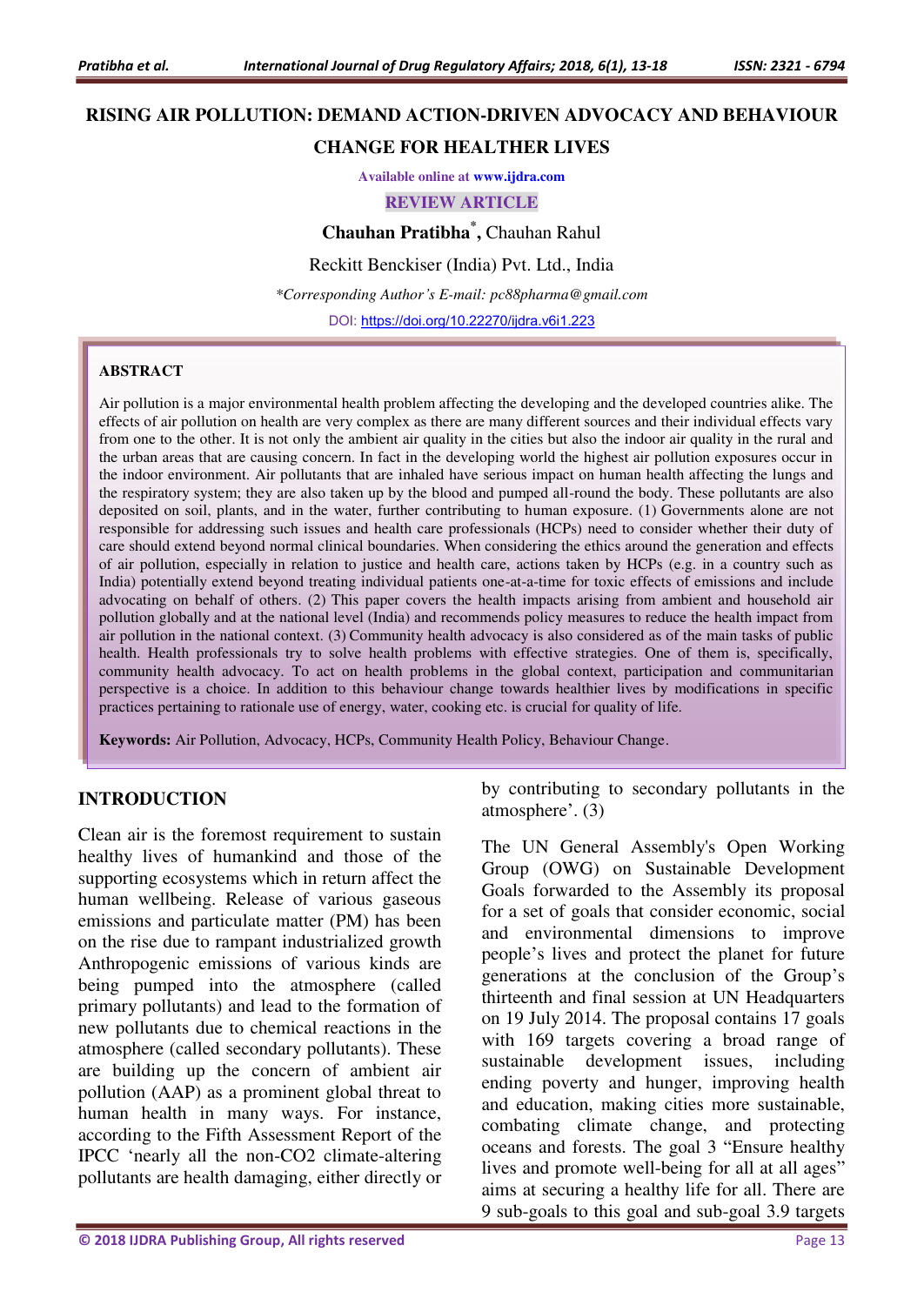to substantially reduce the number of deaths and illnesses from hazardous chemicals and air, water, and soil pollution and contamination by 2030. (3)

We acknowledge that for various reasons the concept of health care advocacy is not straightforward, and with air pollution, complex local causes and effects combine with wider historical and current global factors to impact on human health. Many factors affect the current state of air pollution in India, such as weather patterns that are being significantly disrupted by climate change. In addition, some pollution sources are far removed from the place where the effects of toxic air are at their most potent. (4)

While governments can intervene at the local level, policy interventions are unlikely to succeed unless (a) they are multi-faceted and (b) the full extent of health problems arising from exposure to polluted air are acknowledged. Governments have a responsibility to mitigate harms caused to citizens by poor air quality, but we accept that it is naïve to suppose that simple solutions exist for complex problems, or that HCPs can rectify these problems. HCPs can, however, work effectively in conjunction with NGOs and social welfare organizations, and they can advocate in a variety of ways, such as providing expert testimony to scientific inquiries or intervening directly with local, regional or national governmental bodies. While HCPs may feel powerless to ameliorate situations of such magnitude, we propose that it is possible for their services and/or goodwill to extend beyond treating individual patients and the traditional public health preventative role. Engaged HCP citizen-advocates can action behalf of patients who are most at risk and least able to protect themselves against something as insidious as air pollution. (4)

# **Task Force through Community health advocacy**

Community health advocacy is a reflection on the role of different issues in relation with an empowering view of public health. People need advocacy and empowerment to achieve health outcomes more than isolated health interventions assistance. Although the role of health services is important to promote and secure health, there are other issues that are important to guarantee people's health. Community, organizations, and institutions must advocate for health with the necessary tools and in the context of each society. They also emphasize how to integrate values and ethics in health advocacy objectives. (5)

# **Key Statistics**

Rising pollution in the developing world is ranked as the sixth most significant global trend this year – and in Asia it's the third. China became the largest greenhouse gas emitter in 2005 and remains in this position, followed by the United States and the European Union, according to the World Resources Institute. Brazil and India are the fifth and the eighth biggest polluters. (6)

Developing countries will suffer the most from the weather-related disasters and increased water stress caused by global warming, consequences outlined in our other trend chapters. Even 2°C warming above preindustrial temperatures – the minimum the world will experience – would result in 4-5% of African and South Asian GDP being lost and developing countries are expected to bear 75- 80% of impact costs. (6)

There are two main ways developed countries need to help with this process. There needs to be a flow of funding to the developing world, providing the means to finance change, and we must cooperate to develop new low- carbon technologies. It's crucial that countries such as China build up their research and development capacity for solar power, wind turbines and carbon capture, and international cooperation can help developed countries become involved higher up the supply chain. (6)

Air pollution is a major risk factor for heart disease, stroke, chronic obstructive pulmonary disease (umbrella term for several progressive lung diseases including emphysema) and lung cancer, and increases the risks for acute respiratory infections and exacerbates asthma.

With the economy booming in many of India's cities since the turn of this century the number of road vehicles and dusty construction sites have multiplied, and outdoor air pollution has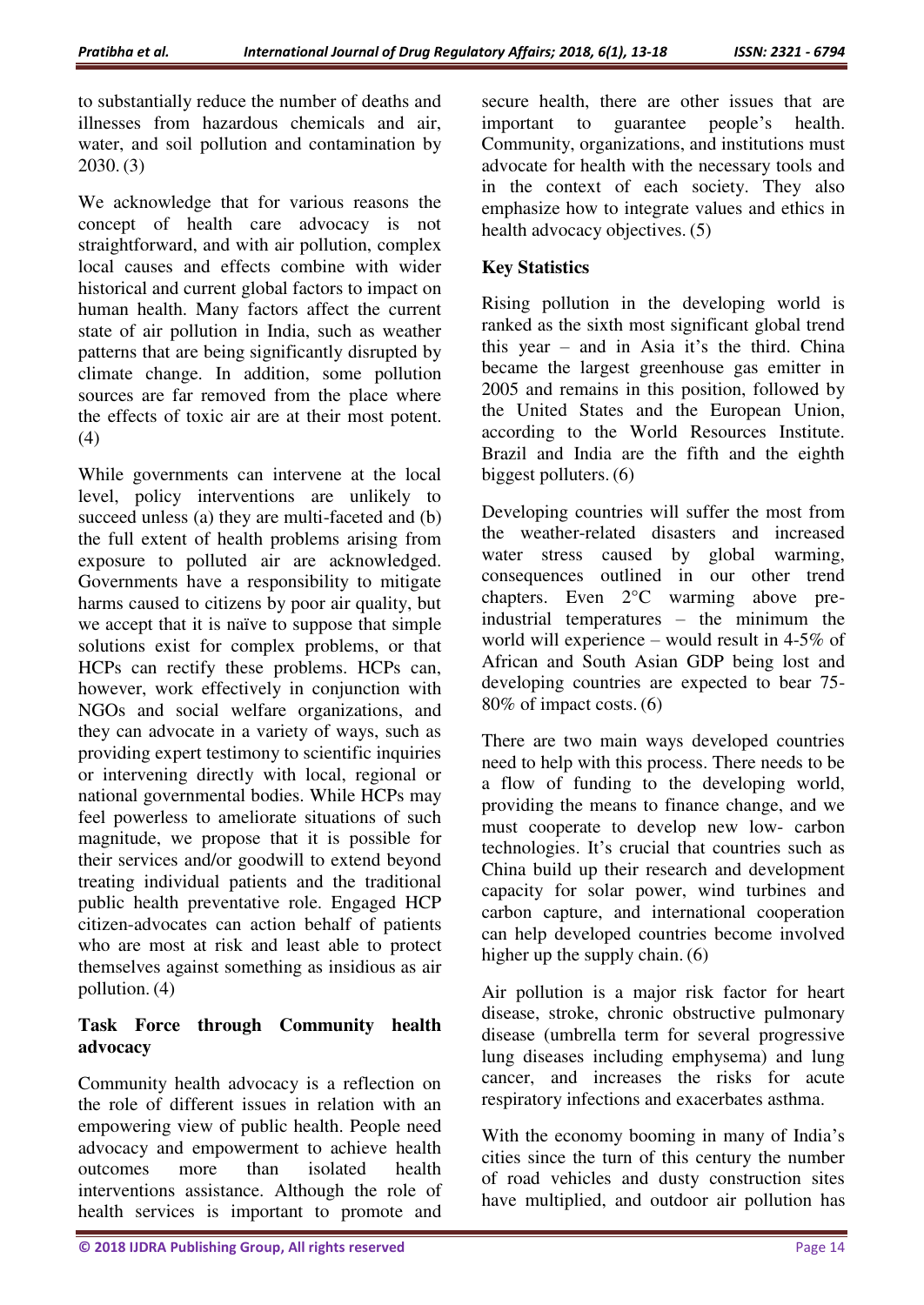become a major health hazard and a major killer. This adds to the already large burden of ill-health caused by household air pollution from the use of solid fuels for cooking in the

world's second most populous country of some 1.3 billion people.

How great a problem does rising pollution in the developing world pose for regions around the world?



*Source: Pew Research Center Global Attitudes Project, 2014* 

**Figure 1:** Pollution problem rising in the developing world pose for regions around the world

In India, an estimated 1.5 million people died from the effects of air pollution in 2012, according to WHO data. Globally, air pollution – both indoor and outdoor – caused nearly 7 million deaths, or 11.6% of deaths in 2012, making it the world's largest single environmental health risk, according to World health statistics 2016.

About 98% of cities in low- and middle-income countries with more than 100 000 inhabitants do not meet norms set out in the World Health Organization's (WHO) air quality guidelines, according to WHO's global urban air quality database. An increasing number of Indian cities are now measuring and reporting their air pollution levels to WHO and the number of such cities, globally, has nearly doubled to 3000 in 103 countries since 2014. (7)

Recent assessments suggest that the public health impacts may be considerable. Air pollution is associated with a broad spectrum of acute and chronic health effects, the nature of which may vary depending on constituent of the pollutants as well as the group of the population.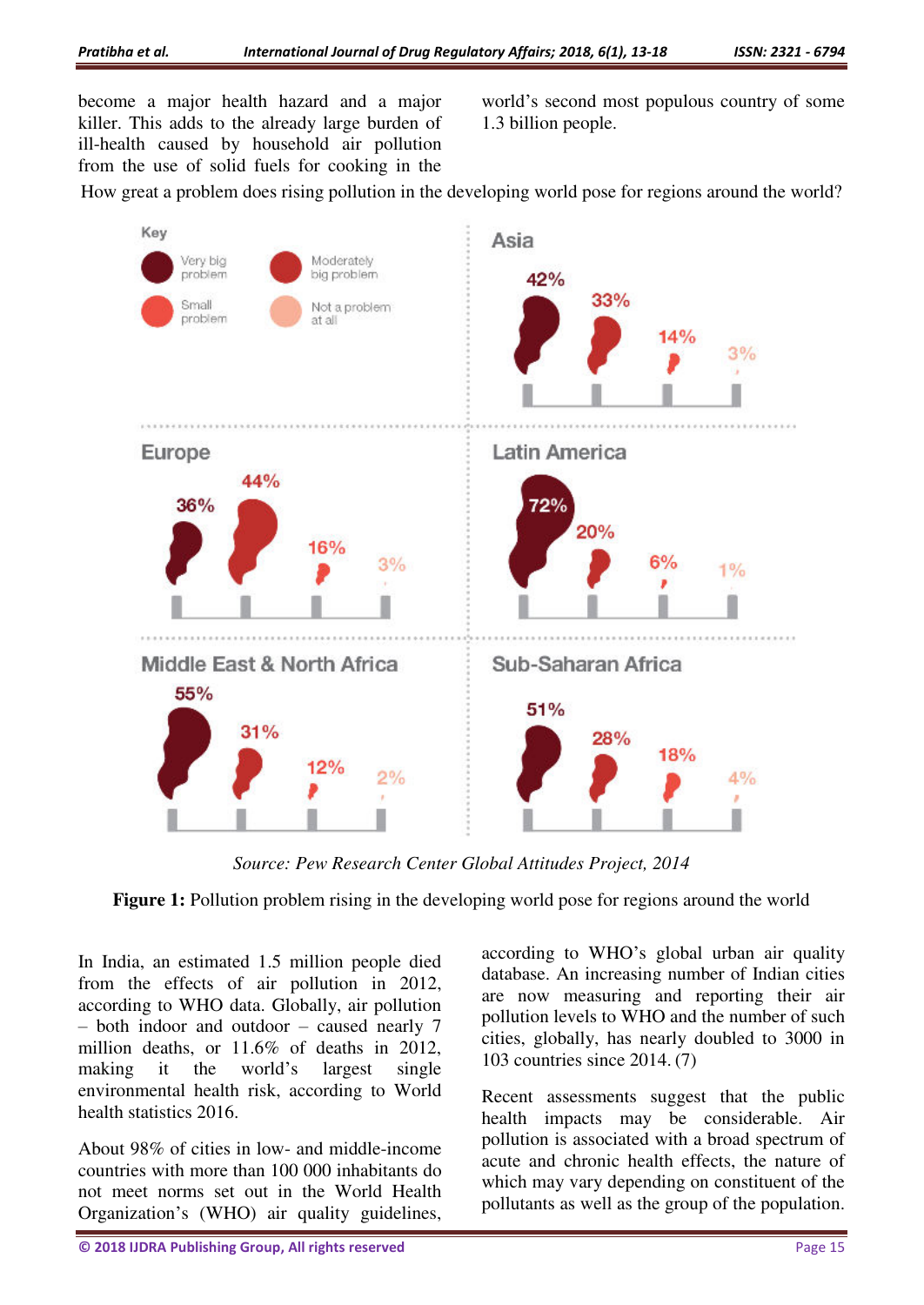Current exposure to PM from anthropogenic sources leads to the loss of 8.6 months of life expectancy in Europe – from around 3 months in Finland to more than 13 months in Belgium. The most recent estimates of impacts of PM on mortality, based on PM10 and PM2.5 monitoring data in 40 European countries, indicate that close to 500 000 deaths per year are accelerated due to exposure to ambient PM in those countries. According to the WHO Health Reports, air pollution at current levels in European cities is responsible for a significant burden of deaths, hospital admissions and exacerbation of symptoms, especially for cardiovascular disease. (8)

#### **Recent measures & Recommendations**

There is an urgent need to adopt various strategies to improve urban and indoor air quality. To improve air quality and reduce the burden of diseases, several interventions have been adopted in India. (3)

Public health advocates and clean air campaigners are keen to see action beyond Delhi, India. Recently the Indian government took some steps in this direction committing to a 50% reduction in households using solid fuel for cooking and, last December, removing subsidies for polluting cooking gas to improve access to clean fuel for household cooking.

India recently included an additional target on reducing air pollution to the nine targets set out in WHO's Global action plan for the prevention and control of NCDs 2013–2020 in its national NCDs strategy.

For Dr. Kalpana Balakrishnan who heads the WHO Collaborating Centre for Occupational and Environmental Health at the Center for Advanced Research on Environmental Health in Chennai, such moves are thanks to a growing recognition of the double burden of outdoor and household air pollution for urban and rural populations.

Perhaps India's capital city has the advantage of having many nongovernmental organizations (NGO) campaigning for better health, a vocal media which reports extensively on health problems caused by air pollution, and a supreme

court that recently banned the registration of diesel vehicles in the capital.

More has been done in Delhi than elsewhere in India to tackle the problem. The auto-rickshaws run on compressed natural gas and, earlier this year, the state government piloted a congestion scheme to reduce the volume of traffic, in which vehicles with odd and even number plates could enter the city on alternate days. Other recent measures in the capital include tighter vehicle emissions' norms, higher penalties for burning rubbish and better control of road dust. (7)

In order to control the indoor air pollution through provision of clean energy access, government has introduced various schemes that would facilitate clean energy access such as, the Village Energy Security Programme, and the Remote Village Electrification Programme. The Ministry of New and Renewable Energy (MNRE) is promoting setting up of biogas plants in all the states and union territories of the country. Biogas plants are being promoted under the scheme National Biogas and Manure Management Programme for setting up of family-type biogas plants. (3)

Issues of acceptability, affordability, and poor awareness levels about alternate cooking fuels or modern technologies are the most major hurdles. On the supply side, pricing and distribution of different cooking fuels vary geographically and across demographic segments. Purely governmental planning without community participation affects the implementation and success of such schemes. Awareness generation among public and policymakers would help improve the path each community could take toward cleaner fuels. (3)

More epidemiological studies should be taken up to determine how ambient and household air pollution is affecting people's health. Quantification of the impact is particularly insightful to provide policy the push and can act as a benchmark to understand the need for particular tools for air quality monitoring. Data gaps in quantification of the impact need to be addressed strongly and promptly, for research to be able to perform the necessary analysis and to be able to provide the most suitable policy recommendations. These data gaps also hinder further research into the matter and limit the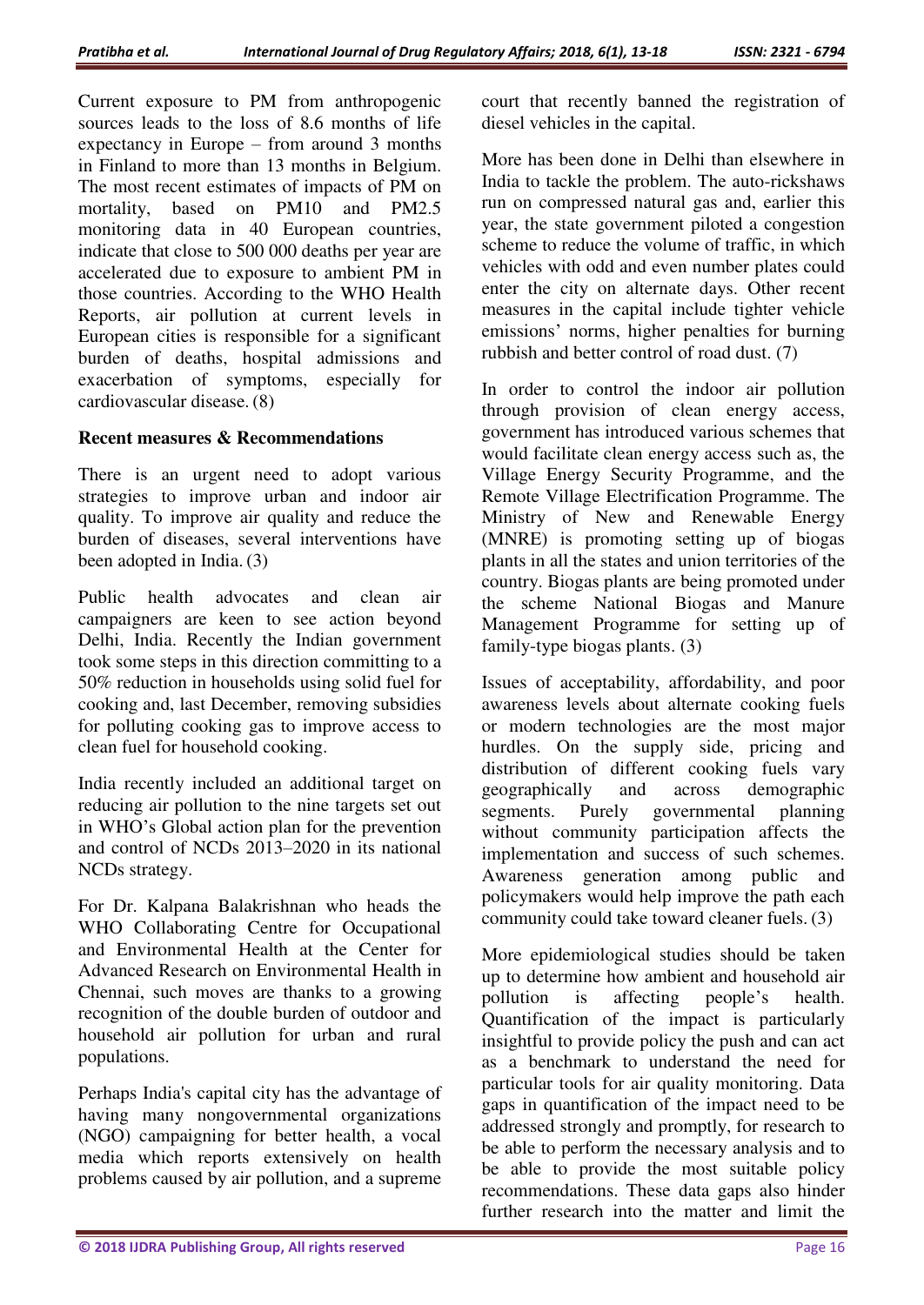understanding of trends in pollutant concentration levels and spread of diseases. (3)

Given the size of the economic cost of the health effects of air pollution, the benefits of reducing that burden could easily outweigh the monetary cost of investments in more ambitious programmes to reduce pollution (OECD 2014). The best available estimate of the economic cost of the health impacts of outdoor air pollution in China and India combined is larger than the OECD total – about USD 1.4 trillion in China and about USD 0.5 trillion in India in 2010.There should be advances made in instrumentation to adopt continuous information systems for monitoring ambient concentrations and pollution from high-emitting industries or sectors (transport). Increased monitoring can play an important role as a health advisory system and as a means of increasing pressure on polluters to comply with existing regulations. There is an urgent need of development of a sustainability index to bench mark using these components strong environmental governanceguidelines/ violators. (3)

# **Awareness-Raising to stimulate & sustain Behaviour change**

Providing information about improved health benefits; time saved in fuel gathering and preparation; and fuel cost savings are important motivators of change, and also key to ensuring sustained change over time. Introduction of new household energy technologies needs to be supported by such education and outreach; monitoring of uptake over time can help identify what works and what does not. (7)

Education and awareness-raising also can target specific behaviors and practices. One simple example is fuel management. Drying fuel wood before use improves combustion and reduces emissions of health-damaging smoke. However, often people will collect anything that is combustible, such as crop residues laden with heavy moisture, which produce significant emissions when burned. In some settings, households choose to burn wet wood to have the fuel last longer, even though the wood produces much more smoke. (7)

Behaviour changes are generally required in order to increase ventilation in the cooking area,

through actions such as opening window or doors, using a chimney, or even cooking outdoors – all of which can significantly reduce personal exposure to harmful air pollutants. (7)

### **CONCLUSIONS**

The health ramifications of air pollution are a subject of significant global concern, and HCPs with no special interest in global health could find themselves treating patients with illnesses and disease directly linked to breathing polluted air. How best to respond in such instances is important, and while ill-judged advocacy could be worse than making no response at all, skillful advocacy and negotiation could potentially improve health outcomes, especially for disadvantaged patients. (4)

The advocacy groups and think tanks can positively add solution minds to these associations which can help government in propitious way.

Globally, problems surrounding air pollution present an urgent challenge, and like India, many countries have a long way to go in terms of developing effective policies to mitigate the effects of air pollution. We hope that as the Indian government and public bodies respond to the growing crisis of polluted air, professional bodies will issue guidelines acknowledging the role of HCPs, industry, advocacy groups as a whole.

Reductions in pollutant levels are amongst the public health benefits likely to be associated with an increase in active travel. Rejection of proposals for congestion charging is linked to uncertainties over the impacts of the charge as well as a lack of information to those who will be affected. A few studies show a tentative link between air pollution and subjective measures of wellbeing (from happiness surveys or selfreported life satisfaction), and there is some limited evidence that living in a neighbourhood which provides infrastructure and green spaces encouraging walking and cycling is associated with better mental health and quality of life. (9)

## **ACKNOWLEDGEMENT**

We take this opportunity to express our deep sense of gratitude to IJDRA Journal for publishing our article.